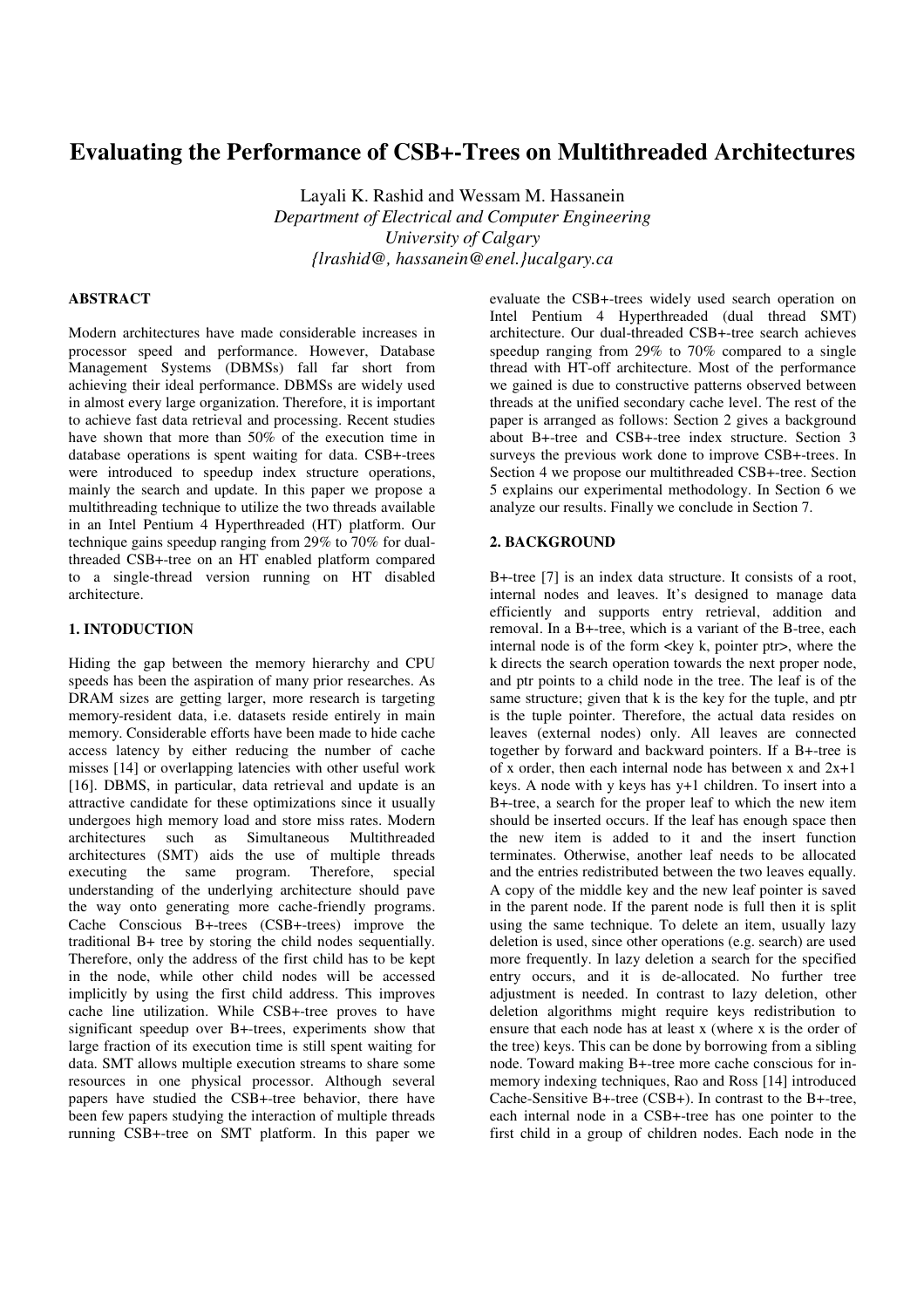group is of size one cache line (e.g. 128 byte). Thus, keys inside the node are stored physically adjacent in one cache line. The head of each group is found explicitly by referencing its pointer in a parent node, other nodes are visited by offsetting this address. This technique reduces the number of child node pointers in internal nodes. As result, search, insert and delete operations will process using a lower number of cache lines and the tree consumes less memory. Leaf nodes in CSB+ trees are similar to B+-trees.

In SMT architectures [15] multiple logical processors share or duplicate the resources of one physical processor. The efficiency of this technology is largely dependent on the application properties; this is essentially identified by how these programs utilize the available resources. For example, if one application is computation-intensive meaning that it uses execution units heavily, while the other thread is spending most of its time waiting for data from disk storage, then we expect SMT to show high throughput compared to a same environment used by one application only. Intel's implementation of SMT is called Hyper-Threading Technology (HTT) [4]; it allows two threads to issue their instructions simultaneously, sharing mainly L1 and L2 caches, the Trace Cache (TC), the Data Translation Lookaside Buffer (DTLB), and execution units. The Instruction Translation Lookaside Buffer (ITLB) and some other buffers are duplicated.

## **3. RELATED WORK ON IMPROVING CSB+-TREE**

This section provides a survey on the related work that has been made to enhance the performance of cache conscious index structures. Rao and Ross [13] presents a Cache Sensitive Search (CSS), they eliminate all child pointers to effectively increase cache line utilization by storing the tree in an array data structure called directory. Therefore, nodes are accessed by performing computation on array offsets rather than dereferencing child pointer as in B+-trees. As a CSS-tree has to rebuild the whole tree on every insert operation, Rao and Ross in [14] propose CSB+-tree, which is an update-friendly cache conscious B+-tree. For both CSS and CSB+-trees, the authors argue that cache line size is the optimal node size. Whereas R. Hankins et al in [9] show that a CSB+-tree with a node size of 512 bytes and more will be optimal for a machine with 32 byte cache line size. Chen, Gibbons and Mowry in [6] proposed pB+-tree. They rely on creating larger node sizes and arrays of pointers to children nodes to assist prefetching data ahead of its usage. All previous papers present algorithms and memory access methodologies to improve index structure, mainly CSB+ tree, assuming that their code will be executed by a single thread. Current hardware platforms often have more than one processor working in one system. These systems can be in a form of Symmetric Multiprcocessors (SMP), or Simultaneous Multithreading (SMT). Authors in [5] present a latch-free index traversal (OLFIT) concurrency control design to facilitate the execution of multiple search and insert operations running concurrently on an SMP platform.

Their results for search operation show good scaling while increasing the number of CPUs. However, we expect SMT platform to have different memory behavior since some vital resources such as L1, L2 and execution units are shared between running threads. J. Zhou et al in [16] use a prefeching thread that works simultaneously with the main thread which executes a staged version from CSB+-tree, they were able to decrease main thread cache misses by transferring them to the helper one. In this research we use SMT environment to allow two threads to access the same memory index data structure simultaneously to perform data retrieval, depending on the fact that multiple data reads will not create any type of data-hazards.

## **4. MULTI-THREADED CSB+-TREE**

A CSB+-tree is designed to force serialized execution of any requested queries. When using the SMT environment, running CSB+-tree queries serially neglects the fact that there are two streams of execution that can be initiated simultaneously to carry out multiple operations. If one thread is used in an SMT enabled platform, resources divided between the two threads will be significantly underutilized. On the other hand, some shared resources such as caches and execution units might be contended when serving two threads, possibly resulting in slowdowns for both. This paper presents a dual-threaded CSB+-tree implementation optimized for SMT architectures. The OpenMP Application Program Interface (API) [1] is designed to assist FORTRAN and C/C+ programmers to parallelize applications in a shared memory environment, by providing a set of compiler directives, functions and environment variables. We use the OpenMP library to initiate two threads to execute queries that arrive to the CSB+-tree. To be fair when comparing any potential improvement SMT would give, we run our experiment on the same machine with SMT enabled and disabled. In this way we ensure that for the case of one thread, all the machine resources will be devoted to process instructions which belong to this thread only, while when enabling SMT, we use our multithreaded version of the CSB+-tree. To implement our dual-threaded version of the CSB+-tree we use the following steps: (1) Since the bulkloading is done only once when building the tree and before any queries appear, therefore one thread is enough to perform bulkloading. (2) We implement simultaneous execution of multiple searches. Similar to B+-tree, searches involve reading keys and computing which route to traverse until the target leave is reached, then the tuple pointer is dereferenced. Multiple concurrent reads of the tree do not generate hazards of any kind. For inserts, first we have to locate the appropriate node for the new entry in the tree, which is achieved by a search operation, if this node has space then the new key is added, otherwise the node is split as described earlier. This means that a new node might be allocated and some keys will be moved during an insert, so the tree will appear in a non-stable condition to the other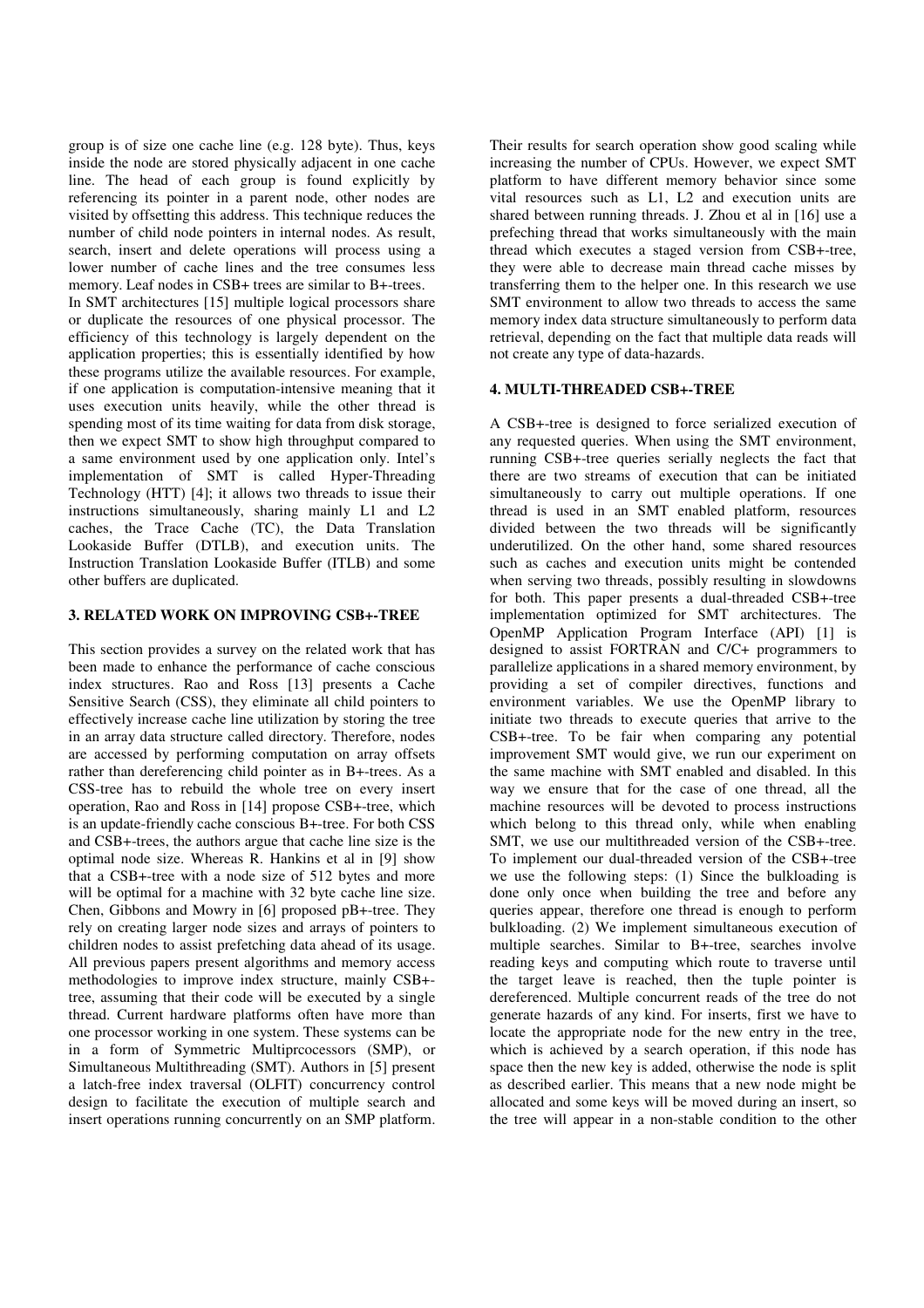thread. Unless some synchronization directives are used, we don't carry out multiple inserts at the same time. For deletes, CSB+-tree uses a lazy deletion technique, where the target key is found then removed. Previous research [8] shows that semaphores have a positive effect on performance when used to limit memory access to one thread at a time. In this research we illustrate CSB+-tree simultaneous search operations, we used basic search approach [14]. Basic search implemented using a while loop to perform a binary search [12]. Rao and Ross analyze other search techniques depending on code expansion. We concentrate on the basic approach, since it's widely used in index searches due to its simplicity and small code size.

#### **5. EXPERIMENTAL METHODOLOGY**

We conduct our experiments on a 3.4GHz Pentium 4 processor with HyperThreading technology (HT). Our Pentium 4 processor has a 64KB on-chip data cache, a 12K micro-operation instruction trace cache, and a unified 2MB secondary cache with 128 byte cache lines. Our machine has a 1GB 533MHz DDR2 SDRAM memory, an 800MHz front side bus, and a 160GB SATA, 7200 RPM hard disk drive. All our experiments fit in main-memory. We use the Scientific Linux version 4.1 operating system which is based on the Redhat Linux Enterprise version 4.0. We implement CSB+-tree bulkload and search operations in C and use the OpenMP API. We compile our code using the Intel C++ Compiler for Linux version 9.1 [2] with full optimizations. The Intel compiler supports OpenMP C/C++ [1] version 2.5. Our bulkload implementation is similar to [14], where the tree is filled level by level. The keys are generated randomly from 1 to 10 million. The node size is 128 bytes (one cache line). Each internal node has 30 keys, the number of keys used, and one pointer to the first child node in a group that has a maximum of 31 children. A leaf node contains a maximum of 14 pairs of <tuple pointer, key>, the number of items in the current leaf, and backward and forward pointers. All keys, pointers, and tuple identifiers are 4 bytes each. We use the VTune Performance Analyzer 3.0 for Linux [3] to collect our events using the performance counters available in the Pentium 4 processor. We repeat every run five times, remove the outliers and take the average. Timing measurements are done through our CSB+-tree program and use wall-clock time. We switch hyperthreading on and off using the system BIOS.

#### **6. RESULTS**

To compare our dual-threaded CSB+-search operation against the original single-threaded version, we perform experiments similar to those done by [14]. First we bulkload the CSB+-tree with a number of items (records) ranging from 100 and up to  $10^7$ , then we run 200,000 searches; 100,000 on each thread. Figure 1 shows that the proposed dual-threaded CSB+-tree has a speedup ranging from 29%

for a 100-item tree and up to 70% for a 1000-item tree. For 10<sup>7</sup> entries, we obtained a speedup of approx. 67%.



Figure 2 shows mostly a constructive effect for the 2MB unified L2 cache load miss rate. For trees bulkloaded with items less than  $10^6$ , the space used is less than  $2MB$  (refer to [14] for memory space equations), so most loads generated by the search function hit either in the L1 or the L2 cache. While for trees with large number of entries  $(>10^6)$ , we can see that having two threads working on the same dataset (CSB+-tree in our case) will result in one thread prefetching data for the other, this agrees with results in [10] showing constructive behavior at L2 cache level.



Figure 3 shows the L1 data cache load miss rate. Using two threads gives a slightly worse results than a single thread version for large datasets. We expect that the 64KB L1 data cache is too small to store data fetched by thread one until the data used by thread two. Trees with items less than  $10<sup>3</sup>$ are using memory space less than 64KB. Therefore, they are exhibiting very small L1 data cache miss rates. The Trace Cache (TC), used as the L1 instruction cache, stores decoded instructions. Figure 4 shows the trace cache miss rates. Although the TC is a shared resource, access to the TC is granted to one thread at a time in a clock-cycle alternating fashion [4]. This fact together with the destructive behavior of the two threads create a significant increase in the TC miss rates for the two-thread version of the search operation. However, the absolute values of the TC miss rates are small. Temporal locality plays a good role in reducing these effects for large trees.

The Pentium 4 Processor has a 64 fully associative Data Translation Lookaside Buffer (DTLB); it's used to translate virtual memory addresses to physical addresses. It is also a shared component in the memory subsystem [4]. Figure 5 shows an increase in the DTLB miss rates using dual